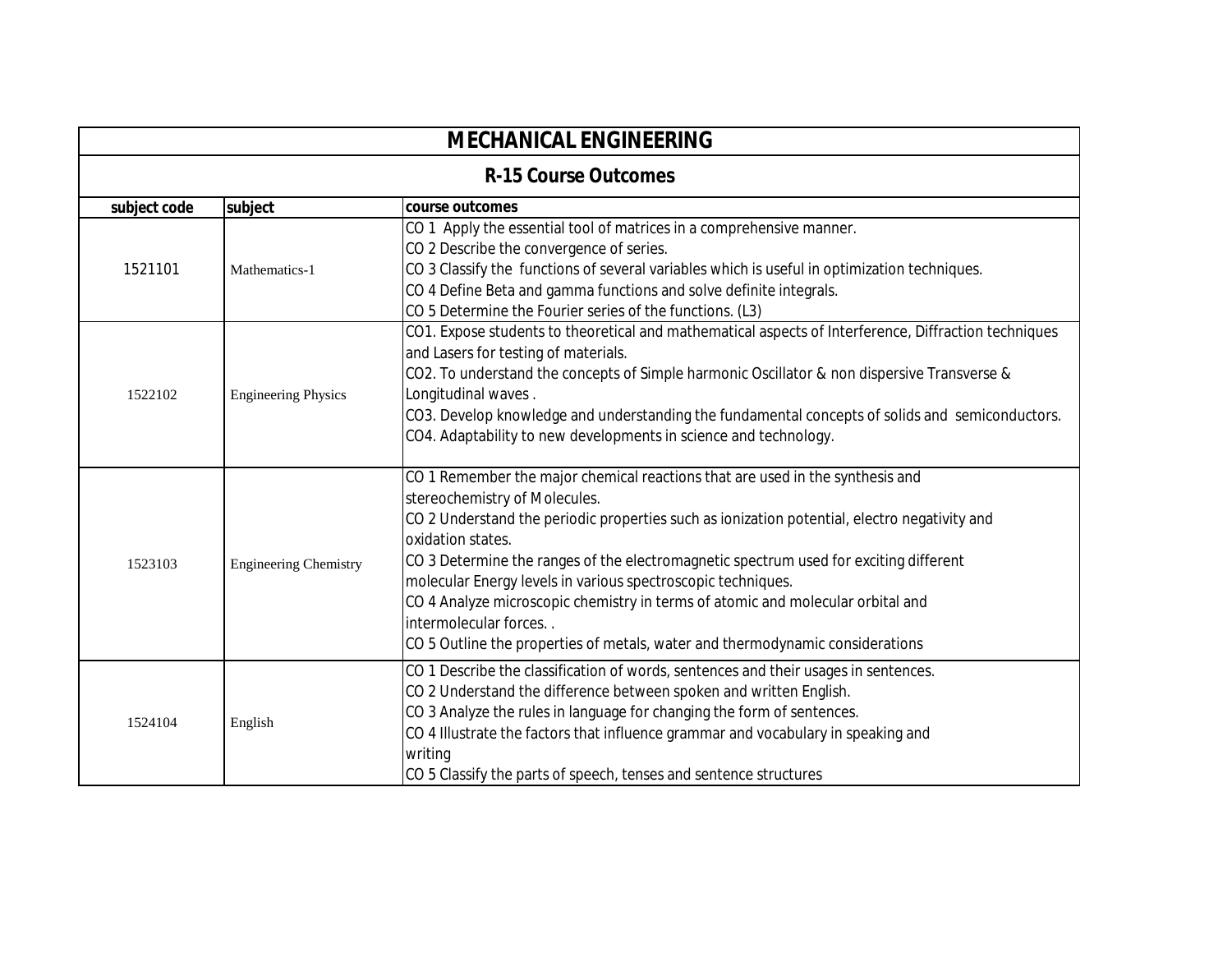| 1503105 | <b>Engineering Drawing-1</b>                            | CO1 Understand the conventions and the methods adopted and how to draw different curves in<br>CO2 Know the importance of projections of planes and solids<br>engineering drawing<br>CO3 Apply the concepts of section planes and sectional objectives<br>CO4 Improve their visualization skills so that they can apply these skills in developing new products                                                                                                                                                                                                                       |
|---------|---------------------------------------------------------|--------------------------------------------------------------------------------------------------------------------------------------------------------------------------------------------------------------------------------------------------------------------------------------------------------------------------------------------------------------------------------------------------------------------------------------------------------------------------------------------------------------------------------------------------------------------------------------|
| 1525106 | Human Values and<br><b>Professional Ethics</b>          | Co1: Understand verity of moral issues.<br>Co2: Know the Balanced outlook on Law<br>Co3: Assessment of safety and risk<br>Co4: Use responsibilities and rights.                                                                                                                                                                                                                                                                                                                                                                                                                      |
| 1599107 | Physics and Chemistry Lab                               | CO1. To explore the application of interference and diffraction by doing concerned experiments.<br>CO2. Elucidate the concepts of Physics through involvement in the experiment by applying theoretical<br>knowledge. CO 3 Compare rate constants of reactions from concentration of reactants/products as a<br>function of time.<br>CO 4 Evaluate molecular/system properties such as surface tension, viscosity, conductance<br>of solutions, redox potentials, chloride content of water, etc.                                                                                    |
| 1524108 | English Language and<br><b>Communication Skills Lab</b> | CO 1 Describe objects, places and persons.<br>CO 2 Understand the listening process and answer the questions related to it.<br>CO 3 Analyze phonetics with examples<br>CO 4 Illustrate different modes of communication skills<br>CO 5 Classify LSRW skills                                                                                                                                                                                                                                                                                                                          |
| 1521201 | Mathematics-2                                           | CO 1 Gain a higher level of personal involvement and interest in understanding and solving<br>environmental problems.<br>CO 2 Understand the interconnection of human dependence on this ecosystem.<br>CO 3 Influence their society in proper utilization of Natural resources.<br>CO 4 Increases critical thinking and helps in analyzing the impact of developmental activities on<br>environment<br>CO 5 Learn the management of environmental hazards and disasters and have a clear<br>understanding on environmental concerns and follow sustainable developmental activities. |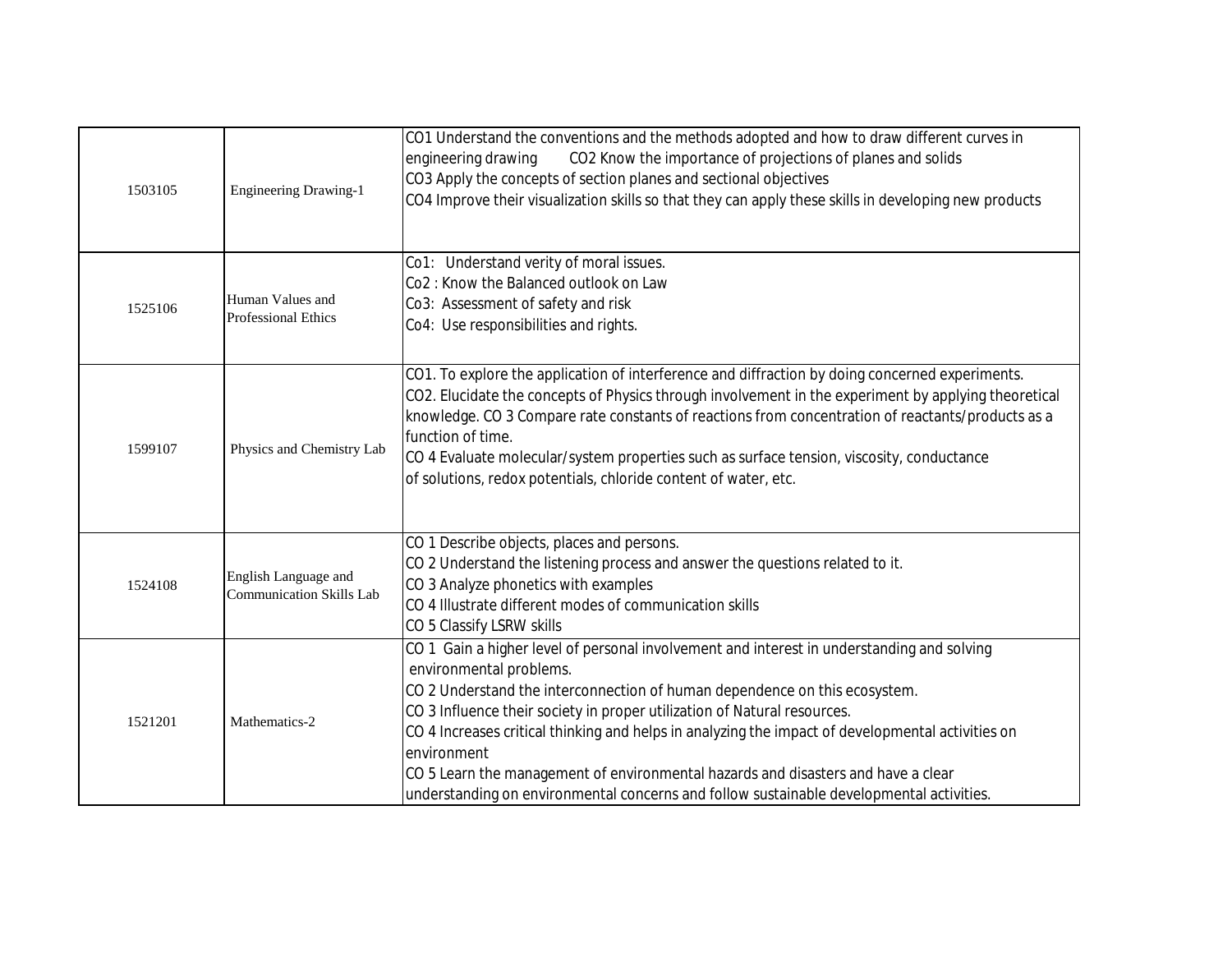| 1521202 | Mathematics-3               | CO1. Get knowledge of Matrices, curve fitting, Partial Differential Equations, Numerical Methods,<br>Fourier Series and Transforms and Interpolation<br>CO2. Understand algebra of Matrices Numerical methods, Interpolation, Curve fitting, Numerical<br>Differentiation and Integration and the solution of Partial Differential Equations.<br>CO3. Analyze the numerical solutions of Differential Equations in Quantum Mechanics, Electrical<br>Networks etc<br>CO4. Apply Trapezoidal rule and Simpson's rules in numerical differentiation and integration<br>CO5. Synthesize problems of one and two dimensional Partial Differential Equations for the wave |
|---------|-----------------------------|---------------------------------------------------------------------------------------------------------------------------------------------------------------------------------------------------------------------------------------------------------------------------------------------------------------------------------------------------------------------------------------------------------------------------------------------------------------------------------------------------------------------------------------------------------------------------------------------------------------------------------------------------------------------|
| 1505203 | Programming in C            | CO 1 Understand the basics of computer system and C programming.<br>CO 2 Analyze a given problem and develop an algorithm to solve the problem.<br>CO 3 Apply proper branching and loop constructs to solve a complex problem<br>CO 4 Understand the concepts of arrays and strings to solve real time applications<br>CO 5 Apply modular approaches for solving complex problems<br>CO 6 Illustrate memory optimization for solving real world problems using structures and Unions                                                                                                                                                                                |
| 1524204 | English-2                   | 1. Application of Advance grammar concepts<br>2. Acquisition of English language skills and soft skills based on rubrics like IELTS/TOEFL<br>3. Enriching LSRW through various genres viz. Autobiography, Essays<br>4. Practice Technical writing and Documentation<br>5. Understand engineering related concepts like environment and social media                                                                                                                                                                                                                                                                                                                 |
| 1503205 | <b>Engineering Drawing-</b> | CO1. Understand the theory of orthographic projection.<br>CO2. Understand the conventions and the methods adopted in engineering drawing.<br>CO3. Know the importance of sectioning and Developments of solids in actual applications.<br>CO4. Improve their visualization skills so that they can apply these skills in developing new products.                                                                                                                                                                                                                                                                                                                   |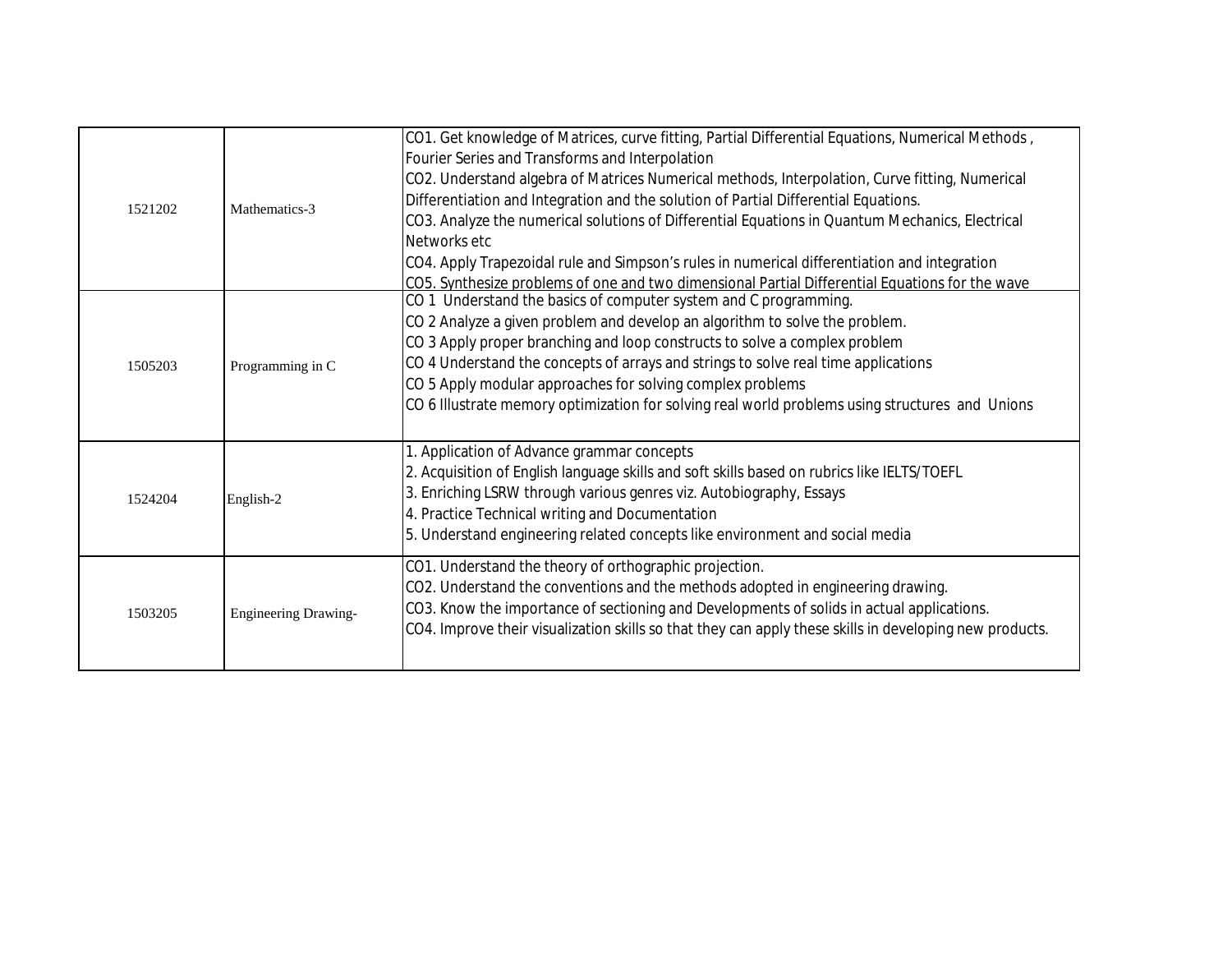| 1501206 | <b>Environmental Studies</b> | CO 1 Gain a higher level of personal involvement and interest in understanding and solving<br>environmental problems.<br>CO 2 Understand the interconnection of human dependence on this ecosystem.<br>CO 3 Influence their society in proper utilization of Natural resources.<br>CO 4 Increases critical thinking and helps in analyzing the impact of developmental activities on<br>environment<br>CO 5 Learn the management of environmental hazards and disasters and have a clear<br>understanding on environmental concerns and follow sustainable developmental activities |
|---------|------------------------------|-------------------------------------------------------------------------------------------------------------------------------------------------------------------------------------------------------------------------------------------------------------------------------------------------------------------------------------------------------------------------------------------------------------------------------------------------------------------------------------------------------------------------------------------------------------------------------------|
| 1599207 | Engineering Workshop         | CO 1 Identify different manufacturing processes which are commonly employed in the<br>industry<br>CO 2 Analyze the practical knowledge about fabricate components using different materials<br>with their ownhands<br>CO 3 Understand the knowledge of the dimensional accuracies and tolerances applicable for<br>different manufacturing processes<br>CO 4 Understand the knowledge of the dimensional accuracies and tolerances applicable for                                                                                                                                   |
| 1505208 | Programming in C Lab         | CO 1 Analyze given problem and develop an algorithm<br>CO 2 Implement Code and debug programs in C language using various constructs<br>CO 3 Choose proper C language constructs to solve complex problems.<br>CO 4 Organize and implement heterogeneous data in efficient memory utilization                                                                                                                                                                                                                                                                                       |
| 1503301 | <b>Engineering Mechanics</b> | CO 1 Determine the resultant of system of Forces<br>CO 2 Identify equilibrium conditions for static problems<br>CO 3 Determine the centroid of composite figures , centre of gravity of bodies , area, moment of inertia<br>and mass moment of inertia<br>CO 4 Analyze trusses for forces in members                                                                                                                                                                                                                                                                                |
| 1511302 | <b>Mechanics of Solids</b>   | CO 1 Determine the stresses, strains in bars subjected to loads and temperatures<br>CO 2 Draw the Shear Force and Bending Moment diagrams for beams<br>CO 3 Evaluate the bending & shear stress in beams, longitudinal & hoop stresses in thin and thick<br>cylinders<br>CO 4 Analyze Torsions in shafts and deflections in various beams                                                                                                                                                                                                                                           |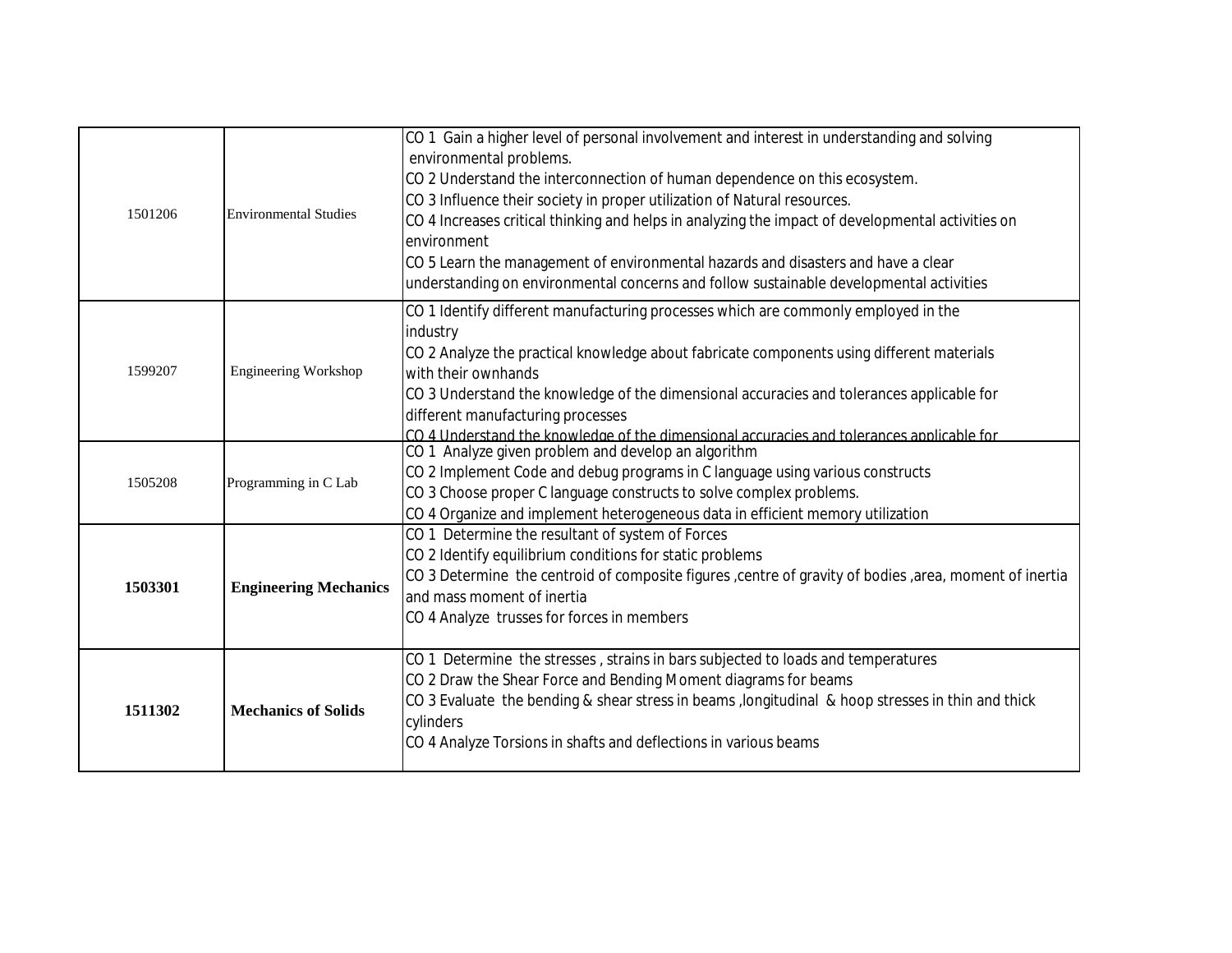| 1599303 | <b>Basic Electrical</b><br><b>&amp;Electronics</b><br><b>Engineering</b> | CO1: Understand the functionalities of the diodes.                                                   |
|---------|--------------------------------------------------------------------------|------------------------------------------------------------------------------------------------------|
|         |                                                                          | CO2: Analyze the performance of rectifiers.                                                          |
|         |                                                                          | CO3: Use the transistors in various applications                                                     |
|         |                                                                          | CO4: Understand the working of voltmeters and CROs.                                                  |
|         |                                                                          | CO 1 Describe the relation between structure, properties of metals and non metallic materials        |
|         |                                                                          | CO 2 Explain the mechanism of crystallization of metals                                              |
| 1503304 | <b>Material Science and</b>                                              | CO 3 Determine the grain size by using various methods for different Alloys                          |
|         | <b>Metallurgy</b>                                                        | CO 4 Analyze the binary phase diagram of iron iron carbon equilibrium diagram. and (TTT) diagram for |
|         |                                                                          | heat treatment process                                                                               |
|         |                                                                          |                                                                                                      |
|         |                                                                          | CO 1 Understand the concept of system, Control volume, thermodynamic properties, Thermodynamic       |
|         |                                                                          | Equilibrium, work and heat                                                                           |
| 1503305 | <b>Thermodynamics</b>                                                    | CO 2 Apply the Laws of Thermodynamics to thermodynamic system                                        |
|         |                                                                          | CO 3 Use Steam tables to define properties of steam                                                  |
|         |                                                                          | CO 4 Estimate the performance of Gas Power cycles applied to prime movers                            |
|         |                                                                          | 1. Student can identify different conventions used in industrial drawings                            |
|         | <b>Machine Drawing</b>                                                   | 2. Student can develop drawing for different fasteners used in engineering                           |
| 1503306 |                                                                          | 3. Student can able to identify indentify various parts according to their dimensions during their   |
|         |                                                                          | assembly                                                                                             |
|         |                                                                          | 4. Student can learn the skills of developing process sheet for the given machine element            |
|         |                                                                          |                                                                                                      |
|         | Material Science Lab &<br><b>Mechanics of Solids Lab</b>                 | CO 1 Use the metal specimen and trace the microstructure at different magnifications                 |
|         |                                                                          | CO 2 Determine the hardness of the given Steel specimen before and after annealing and normalizing   |
| 1503307 |                                                                          | operations                                                                                           |
|         |                                                                          | CO 3 Develop the behavior of material under tensile load and draw stress strain diagram              |
|         |                                                                          | CO 4 Analyze hardness test on mild steel, brass and copper                                           |
|         |                                                                          | CO 1 Examine a pattern with allowances                                                               |
| 1503308 | Manufacturing<br><b>Technology Lab</b>                                   | CO 2 Test the properties of the moulding sand and prepare a casting                                  |
|         |                                                                          | CO 3 Develop a model using arc welding, spot welding and soldering                                   |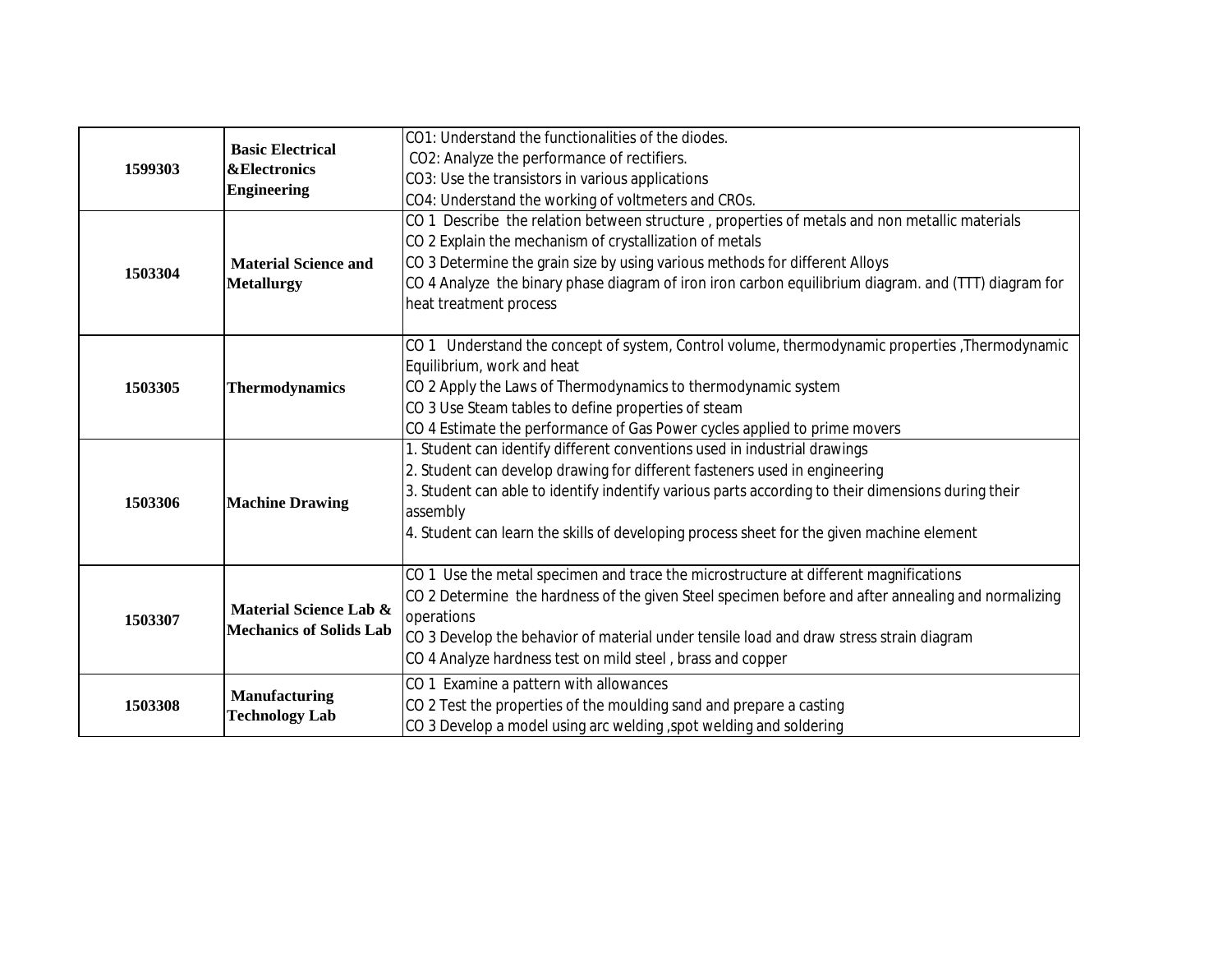|         |                                        | CO1. Knowledge on menstruation                                                                        |
|---------|----------------------------------------|-------------------------------------------------------------------------------------------------------|
|         |                                        | CO2. Ability to solve arithmetical problem with easy                                                  |
| 1503309 | <b>Aptitude</b>                        | CO3. Knowledge on reasoning & logic                                                                   |
|         |                                        | CO4. Knowledge on notations and numbering.                                                            |
|         |                                        | CO5. Build-up the confidence to face competitive examination                                          |
|         |                                        |                                                                                                       |
|         |                                        | CO 1 Determine the roots of polynomial and transcendental equations by different methods.             |
|         | Probability and                        | CO 2 Apply discrete and continuous probability distributions.                                         |
| 1521401 | <b>Statistics</b>                      | CO 3 Demonstrate the components of a classical hypothesis test.                                       |
|         |                                        | CO 4 Infer the statistical inferential methods based on small and large sampling tests.               |
|         |                                        |                                                                                                       |
|         | <b>Composite and Nano</b><br>materials | CO1 understand the need of composite materials and know the properties, types and applications of     |
|         |                                        | various types of composites.                                                                          |
|         |                                        | CO2 Analyze the Types of polymers Thermosetting and thermoplastic resins etc, types of fibers and     |
| 1503402 |                                        | manufacturing methods of polymers.                                                                    |
|         |                                        | CO3. Determine the various types of metal composites and difference between alloy and metal           |
|         |                                        | composites, and manufacturing methods of metal composites.                                            |
|         |                                        | CO4 understand the properties advantages, limitations of ceramics, types of ceramics and              |
|         | <b>Mechanics of Fluids</b>             | CO1: Employ the basic knowledge of fluid properties.                                                  |
|         |                                        | CO2: Analyze Hydraulic machines by developing mathematical models to study characteristics of various |
| 1511403 |                                        | flows.                                                                                                |
|         |                                        | CO3 : understand the mathematical techniques of practical flow problems.                              |
|         |                                        | CO4: Understand the boundary layer theory and forces on submerged bodies                              |
| 1503404 |                                        | CO1: Design a suitable mechanism depending on application                                             |
|         |                                        | CO 2: understand the working principles of common mechanisms                                          |
|         | <b>Kinematics of Machinery</b>         | CO3: Analyze mechanism for finding its displacement, velocity, acceleration,                          |
|         |                                        | CO4: understand different types of motions and various configurations of followers, by drawing        |
|         |                                        | displacement diagrams and cam profile diagram for followers                                           |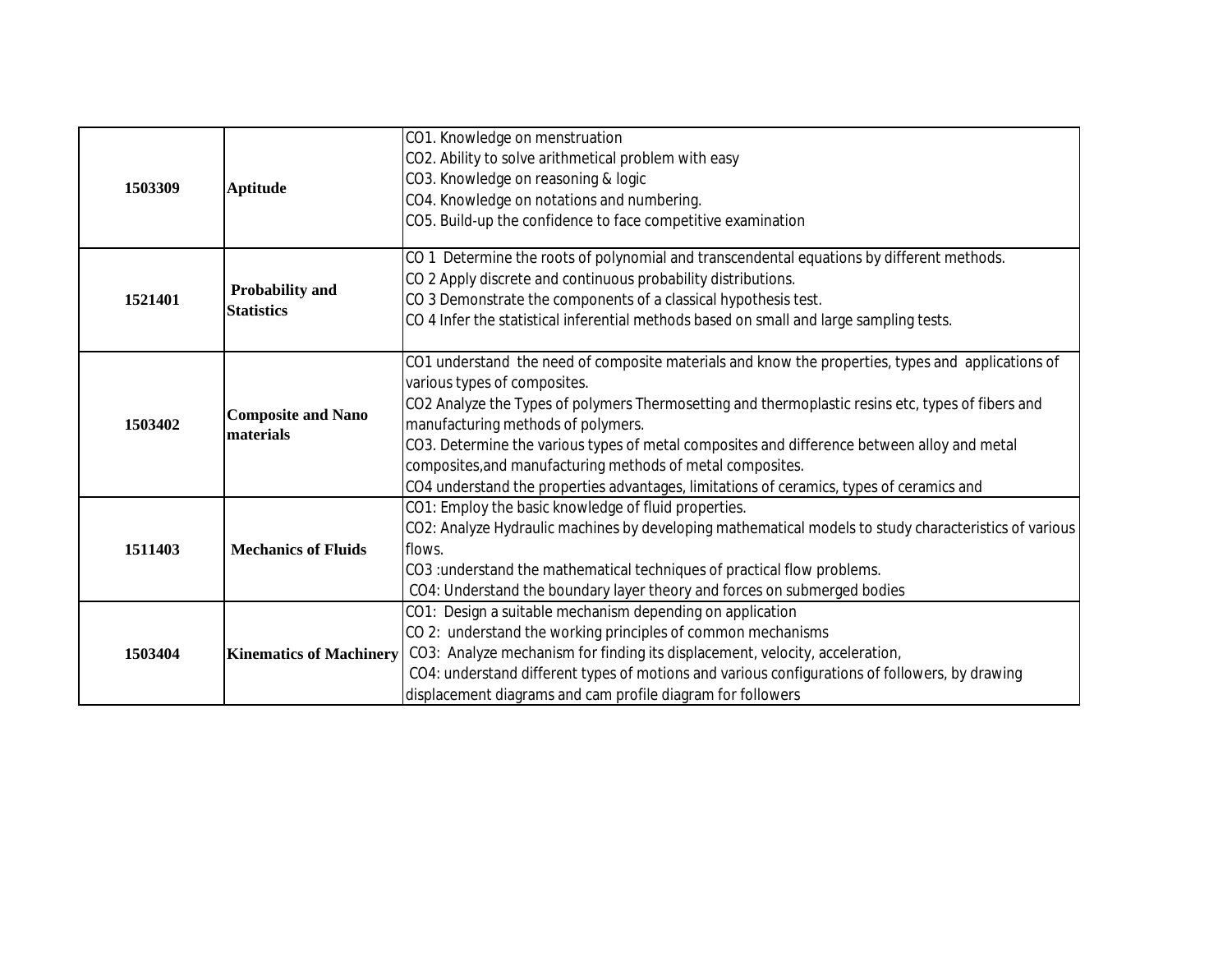| 1503405 | <b>Thermal Engineering - I</b>                                         | CO1. Understand the concept and working of I.C Engines, Steam Turbines and<br>Steam condensers etc<br>CO2. Describe the operation of air compressors, Steam Generators, Steam Turbines and Steam<br>condensers.<br>CO3. Apply thermodynamics laws in engineering applications like IC Engines, Air Compressors,<br>Steam Nozzles etc<br>CO4. Evaluate the performance of IC Engines, Air Compressors, Steam Nozzles and Steam<br>turbines etc.                                                                |
|---------|------------------------------------------------------------------------|---------------------------------------------------------------------------------------------------------------------------------------------------------------------------------------------------------------------------------------------------------------------------------------------------------------------------------------------------------------------------------------------------------------------------------------------------------------------------------------------------------------|
| 1503406 | <b>Manufacturing</b><br><b>Technology</b>                              | CO1. Knowledge and understanding the, Extending the student's knowledge of production machines<br>and design and analyze of such systems.<br>CO2. Developing theoretical/practical capabilities of students so that they can characterize, transform,<br>use and apply in engineering from the knowledge gained in solving related engineering problems.<br>CO3. Understand Arc, Gas, Solid state and resistance process<br>CO4. Identify the effect of process variables to manufacture defect free products |
| 1511407 | <b>Fluid Mechanics and</b><br><b>Hydraulic Machines Lab</b>            | 1. Extending the student's knowledge of hydraulic machines and learning the design of such systems.<br>Cognitive skills (thinking and analysis)<br>2. The students should link the scientific concepts they are learning with real applications by giving live<br>examples<br>3. Where the subject concepts are applied, Communication skills (personal and academic<br>4. Students gain a lot of information by searching through the internet and references and from local                                 |
| 1599408 | <b>Basic Electrical &amp;</b><br><b>Electronics Engineering</b><br>lab | 1. Understand the principles of dc machines and transformers.<br>2. Analyze the working operations of measuring instruments, electrical machines.<br>3. Determine the efficiency of machines, half wave and full wave rectifiers.<br>4. Able to observe the different tests and calculations of all machines.                                                                                                                                                                                                 |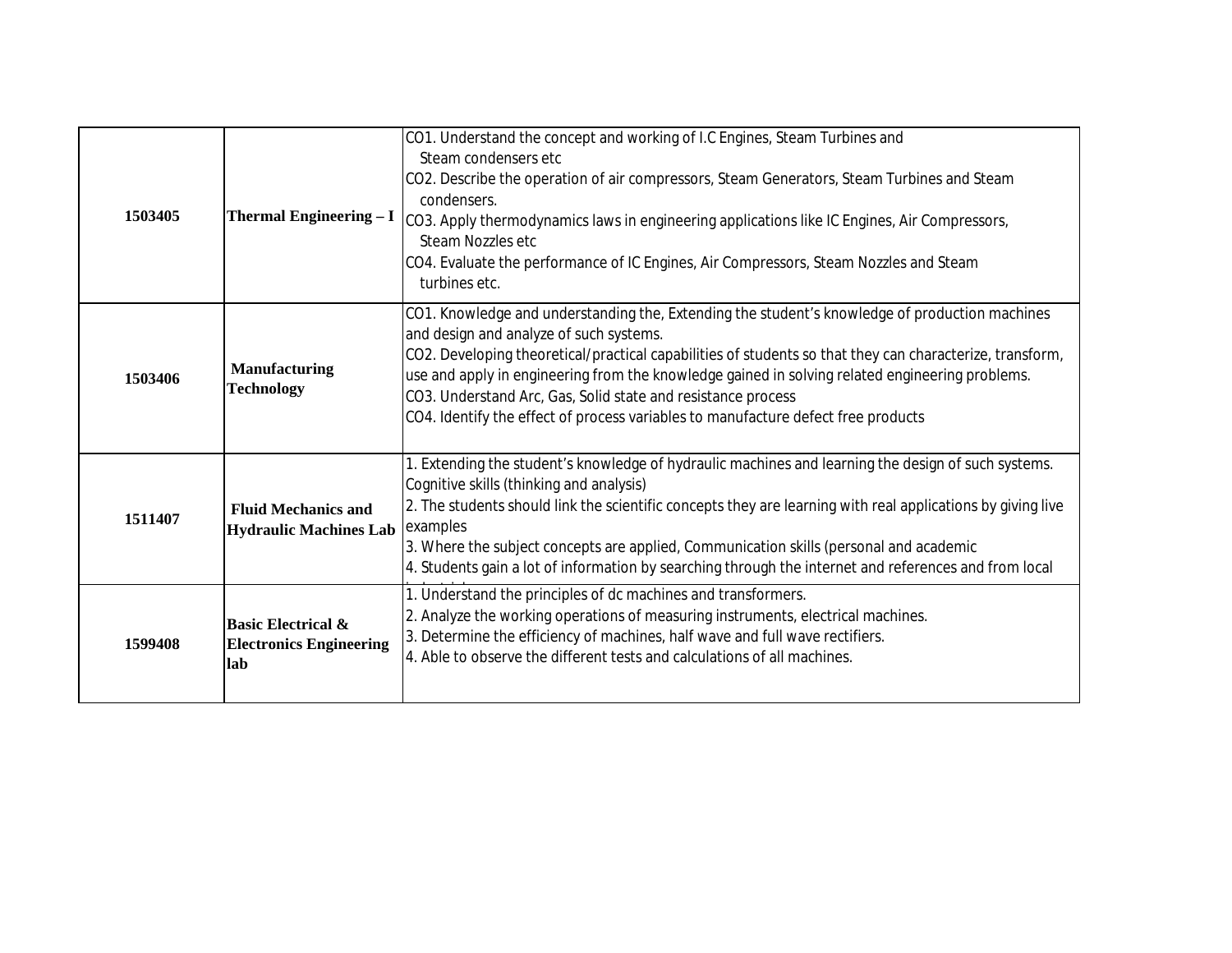| 1503501            | <b>Heat Transfer</b>            | CO 1 Understand the basic mechanism of heat transfer<br>CO 2 Determine the heat transfer rates for the three modes of heat transfer.<br>CO 3 Solve various heat transfer problems encountered in Engineering practice.<br>CO 4 Develop relations for efficiency and analyze heat exchangers using effective -NTU method.                                                                                                                 |
|--------------------|---------------------------------|------------------------------------------------------------------------------------------------------------------------------------------------------------------------------------------------------------------------------------------------------------------------------------------------------------------------------------------------------------------------------------------------------------------------------------------|
| 1503502            | Design of Machine<br>Elements-I | CO 1 Understand the concepts of design and perform stress analysis on members.<br>CO 2 Design members Under the action of Fluctuating forces based on failures of theories.<br>CO 3 Analyze members having welded and bolted joints.<br>CO 4 Apply Design Procedure for cotter joints, shaft, Keys and couplings.                                                                                                                        |
| 1503503            | Machine tools                   | CO 1 Apply Theory of metal cutting to Machining components and to under stand machining<br>components, operations performed on lathe.<br>CO 2 Understand the use of shaping, slotting and planning machine time calculations.<br>CO 3 Describe various types of drilling machines and boring machines<br>CO 4 Apply the indexing methods that are used in milling machines, also understand grinding machines<br>and broaching Machines. |
| 1503504            | Dynamics of Machinery- I        | CO 1 Estimate the velocity ratio for different gear trains<br>CO 2 Calculate the length of the belt in an open belt drive<br>CO 3 Analyze different types of brakes and dynamometers<br>CO 4 Design the flywheels for different applications and also Classify governors.                                                                                                                                                                |
| 1503505            | <b>Thermal Engineering II</b>   | CO 1 understand Vapor power cycles.<br>CO 2 Design chimney using draught principles.<br>CO 3 Analyze steam Nozzles used in steam turbines.<br>CO 4 Compare impulse and reaction turbines for their performance and also classify steam condensers.                                                                                                                                                                                       |
| Elective I 1503506 | <b>Hydraulic Machinery</b>      | CO 1 Understand different components of a hydroelectric power station.<br>CO 2 Calculate hydro dynamic forces of Jet.<br>CO 3 Classify different types of of Hydraulic Turbines and Estimate their performance<br>CO 4 Analyze Losses, efficiency of centrifugal pump and reciprocating pump                                                                                                                                             |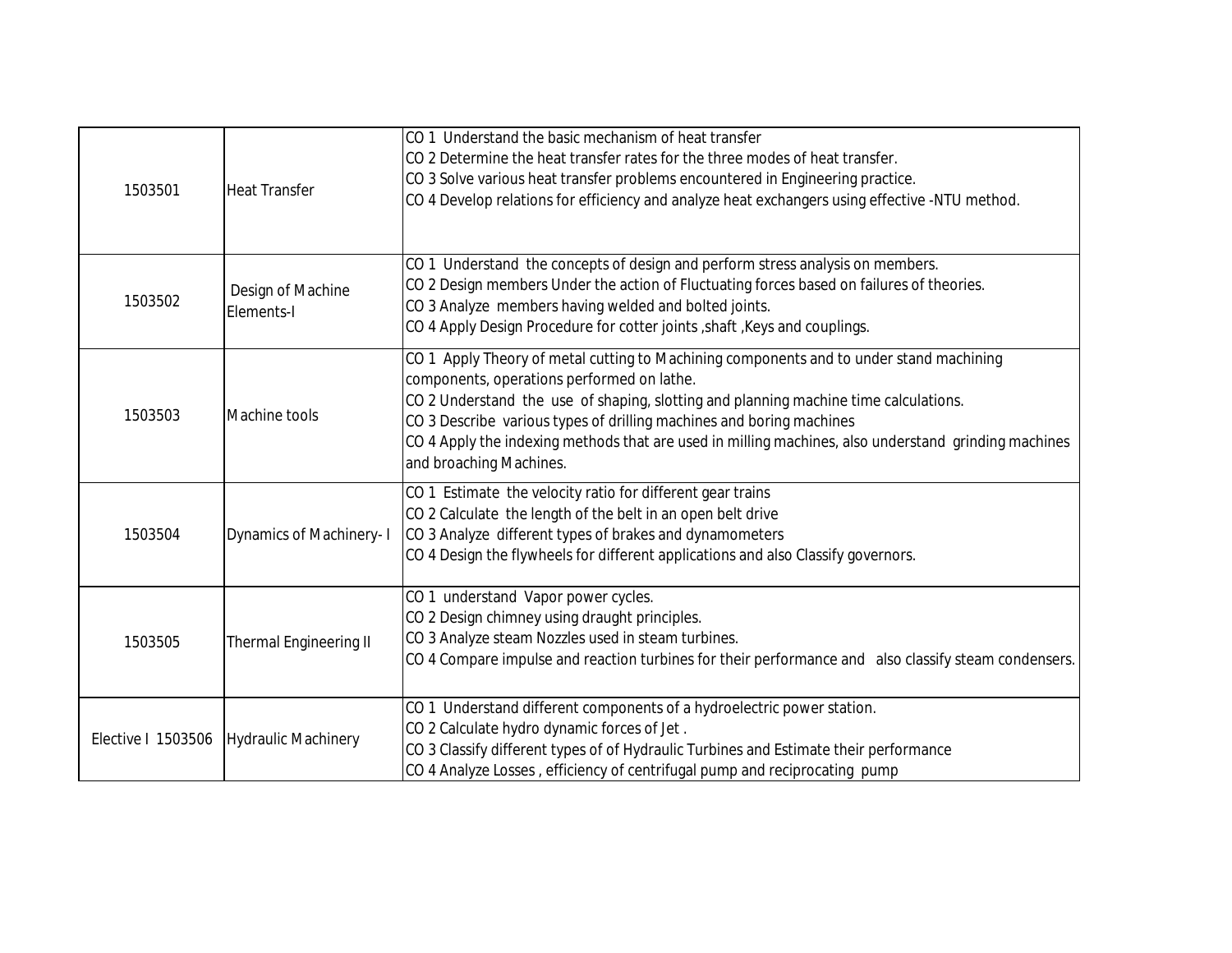| 1503507 | Industrial Management                                      | CO 1 Define Method study, List the objectives of method study<br>CO 2 Explain various types of plant layouts<br>CO 3 Calculate the floats in the critical path method<br>CO 4 Classify Inspection Methods, Infer the Inspection and quality control                                                                                                                                                                 |
|---------|------------------------------------------------------------|---------------------------------------------------------------------------------------------------------------------------------------------------------------------------------------------------------------------------------------------------------------------------------------------------------------------------------------------------------------------------------------------------------------------|
| 1503508 | Entrepreneurship                                           | CO 1 Apply ethics and understand the social responsibilities of entrepreneur<br>CO 2 Create the sources of new ideas and design new plans for development.<br>CO 3 Evaluate business plans, marketing plans, & financial plans.<br>CO 4 Use Inventory control, Material handling, Quality control capable to start their own<br>Entrepreneurship                                                                    |
| 1503509 | Thermal Engineering Lab                                    | CO 1 Understand the working of four stroke and two stroke engine by plotting the valve timing and port<br>timing diagrams.<br>CO 2 Determine the friction power of an IC engine by conducting retardation test<br>CO 3 Evaluate the performance of diesel engines<br>CO 4 Analyze energy distribution by conducting heat balance test on diesel engine.                                                             |
| 1524510 | <b>Advanced English</b><br><b>Communication Skills lab</b> | CO 1 Describe objects, places and persons.<br>CO 2 Understand the listening process and answer the questions related to it.<br>CO 3 Analyze phonetics with examples<br>CO 4 Illustrate different modes of communication skills<br>CO 5 Classify LSRW skills                                                                                                                                                         |
| 1525601 | Managerial Economics<br>and Financial Analysis             | 1. To have a practical insight of the concepts of managerial economics<br>2. Apply the techniques of demand forecasting in the present economic scenario.<br>3. Relate the concepts to the performance of different businesses, in the changing environment.<br>4. Apply and interpret the different situations with the help of corporate finance techniques.<br>5. Analyze the financial position of the company. |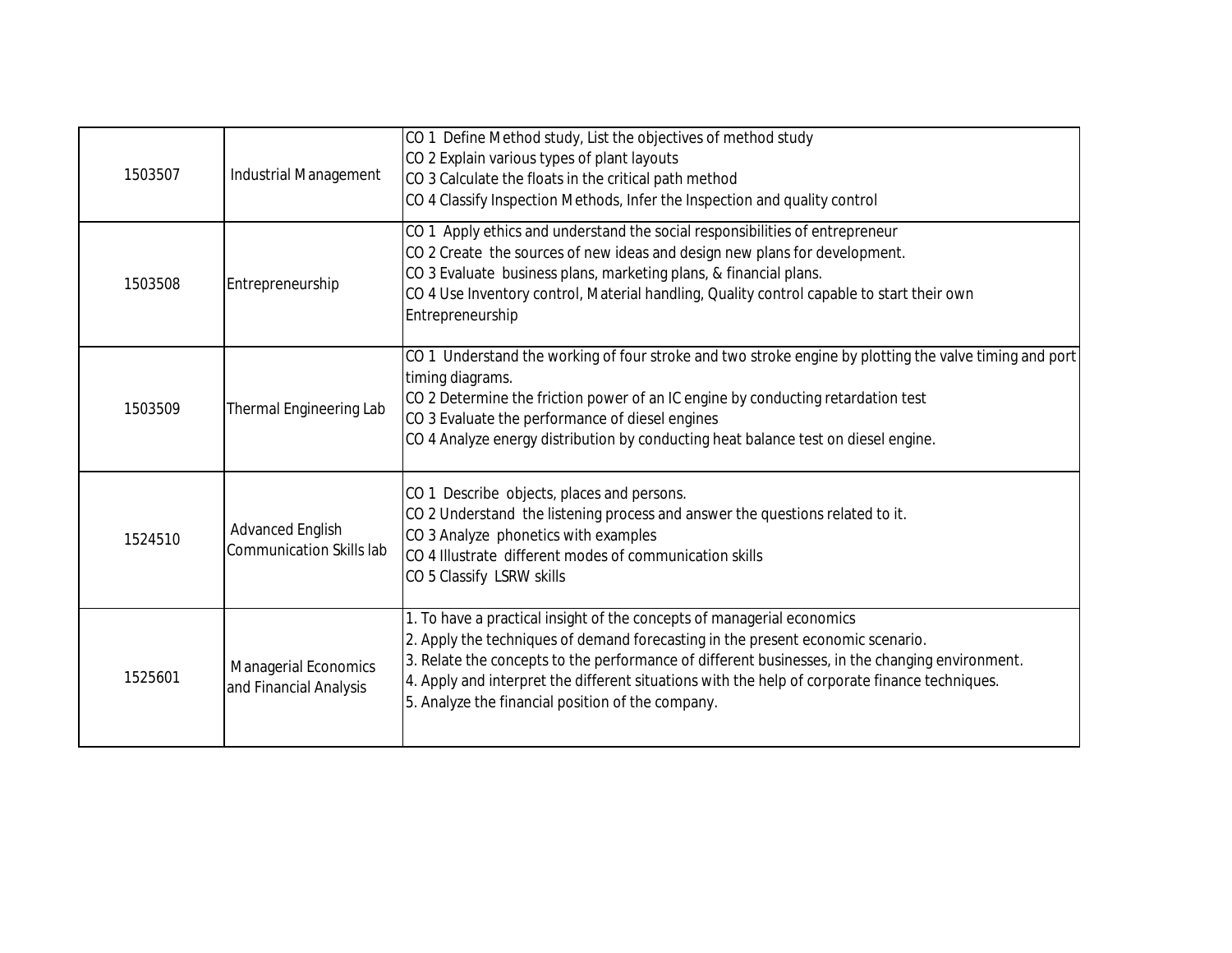| 1503602 | Design of Machine<br>Elements-II     | 1. To assess the student's progress towards achieving the learning outcomes<br>2. Work within realistic constraints in realizing systems<br>3. Participate in the development and selection of ideas and interact with industry<br>4. Students may be asked to use solid modeling for engineering applications                                                                                                                                                                                                          |
|---------|--------------------------------------|-------------------------------------------------------------------------------------------------------------------------------------------------------------------------------------------------------------------------------------------------------------------------------------------------------------------------------------------------------------------------------------------------------------------------------------------------------------------------------------------------------------------------|
| 1503603 | <b>Operations Research</b>           | CO 1 Solve L.P.P. using simplex method and Big "M" Method.<br>CO 2 Understand transportation and assignment algorithms to apply real word problems.<br>CO 3 Analyze various Replacement, sequencing and queuing problems.<br>CO 4 Determine simulation models for inventory and Queuing problems.                                                                                                                                                                                                                       |
| 1503604 | <b>Dynamics of MachineryII</b>       | CO1. Apply gyroscopic principles on aero planes, ships, four wheel and two wheel vehicles.<br>CO2. Understand the various forces& torques acting in engine mechanism<br>CO3. learn balancing methods for rotating and reciprocating unbalanced forces and couples,<br>and can Solve the numerical problems on balancing of rotating masses and reciprocating masses.<br>CO4. Analyze the response of single degree freedom systems with free and forced vibration, and can<br>evaluate the critical speed of the shaft. |
| 1503605 | Refrigeration and<br>AirConditioning | Co1:Know the functioning of basic components of vapour compression refrigeration systems and the<br>refrigerants used in refrigeration industry.<br>Co2: Understand the working of the aqua -ammonia and lithium bromide-water vapour absorption and<br>refrigeration systems.<br>Co3:Determine the heat and moisture removed or added during various psychrometric processes.<br>Co4:Design an air conditioning system for winter or summer air conditioning or industrial air<br>conditioning system.                 |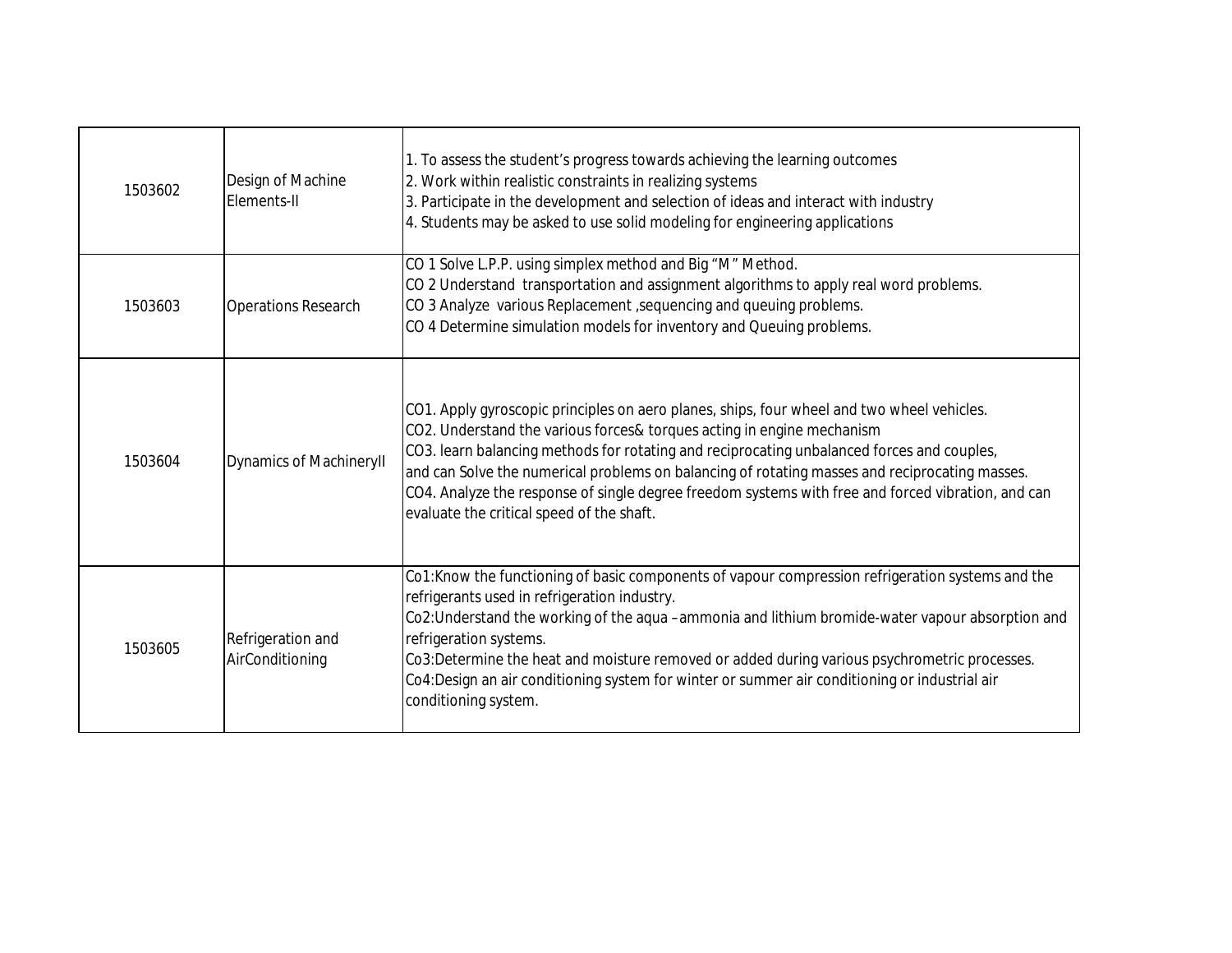|                     | Automobile Engineering                 | Co1: understand the fuel systems in automobiles<br>Co2:Apply the knowledge of mechanics in automobile transmission systems.<br>Co3:Demonstrate the braking systems in automobiles.<br>Co4: Know the cooling and ignition in engines.                                                                                                                                                                                                                                                                                                         |
|---------------------|----------------------------------------|----------------------------------------------------------------------------------------------------------------------------------------------------------------------------------------------------------------------------------------------------------------------------------------------------------------------------------------------------------------------------------------------------------------------------------------------------------------------------------------------------------------------------------------------|
| Elective II 1503607 | <b>IC Engines</b>                      | CO1: Acquire the knowledge of engine components and fuel air cycles.<br>CO2: Understand the working of engine auxiliary systems.<br>CO3:Study the combustion accepts of SI and CI engines.<br>CO4: Know the various alternative fuels , engine emissions , measuring and control techniques.                                                                                                                                                                                                                                                 |
| Elective II 1503608 | Power plant Engineering                | Co1 list the sub systems of a plant, indicating the function of each subsystem<br>Co2 Outlinethe typical subsystems of a power plant (example: sketch the coal and ash handling system<br>Co3 Describe basic working principles of gas turbine and diesel engine power plants. Define the<br>performance characteristics and components of such power plants<br>Co4 Classify different types of nuclear and hydroelectric power plants and list the advantages of<br>combined cycles power plant<br>Co5 Solve power plant economics problems |
| 1503609             | Metrology& Machine<br><b>Tools Lab</b> | CO1. Use knowledge of metrology and machine tools for practical applications<br>CO2. Understand and build their abilities for running of metrology and machine tools lab                                                                                                                                                                                                                                                                                                                                                                     |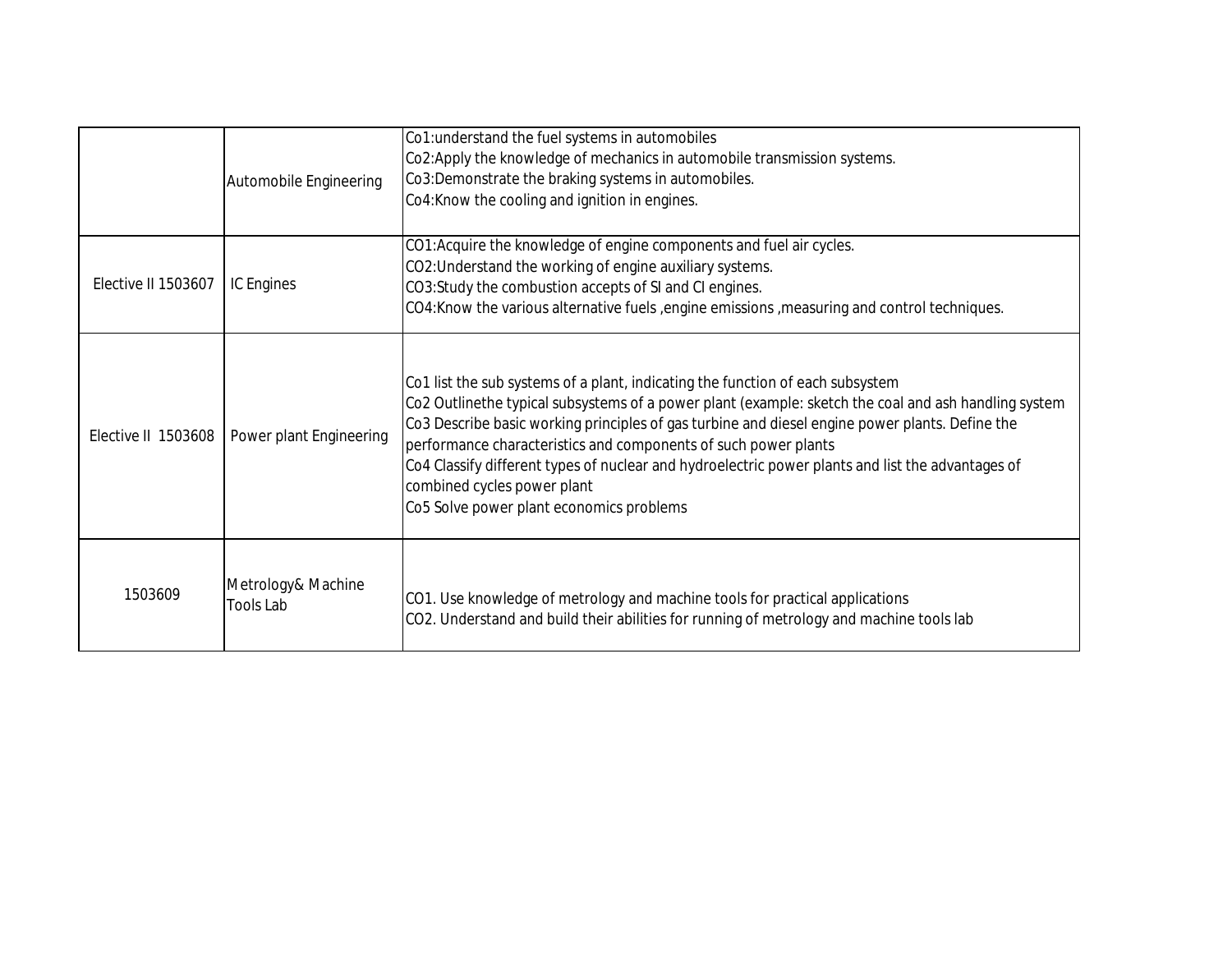| 1503610 | Heat Transfer and<br><b>Dynamics Lab</b> | CO1. Evaluate thermal conductivity of insulating powder, lagged pipe and metal rod and determine the<br>Stefan-Boltzmann constant value for radiation heat transfer.<br>CO2. Estimate the effectiveness and efficiency of a pin fin and equivalent resistance of a composite wall.<br>CO3. Estimateheat transfer coeffient in forced and natural convection process and Measure<br>effectiveness of parallel and counter flow heat exchangers<br>CO4. Experiment with vibrations and balancing and demonstrate the working principles of gyroscope<br>and cam.<br>CO5. Understand the concept of refrigeration and air-conditioning systems. |
|---------|------------------------------------------|----------------------------------------------------------------------------------------------------------------------------------------------------------------------------------------------------------------------------------------------------------------------------------------------------------------------------------------------------------------------------------------------------------------------------------------------------------------------------------------------------------------------------------------------------------------------------------------------------------------------------------------------|
| 1503701 | Cad/Cam                                  | <del>une pubblic steps in the uesign process, components or oras situ</del><br>CO 2 Apply various transformations to manipulate geometric model, understand curve and surface<br>representation.<br>CO 3 Identify the need of Group Technology and FMS.<br>CO 4 Understand the concept of MRP, CAPP and Shop floor data.                                                                                                                                                                                                                                                                                                                     |
| 1503702 | Metrology                                | CO 1 Distinguish between line standards and end standards<br>CO 2 Design of limit gauge, Go gauge and NO GO gauge<br>CO 3 Apply the principles of Interferometer and optics in measurements of flatness and straightness<br>CO 4 Describe the significance of surface roughness and calculate surface roughness parameters                                                                                                                                                                                                                                                                                                                   |
| 1503703 | Finite element method                    | CO 1 Derive Displacement stress, strain relations and apply Variational , weighted residual methods to<br>solve differential Equations<br>CO 2 Analyze to formulate FEM model for simple problems<br>CO 3 Determine element matrices for applying the principles to find stresses in beams, trusses,<br>temperature distribution in composite walls and fins.<br>CO 4 Use FEM to solve bars, trusses, beams, heat transfer problems and also to apply Boundary<br>conditions in realistic problems                                                                                                                                           |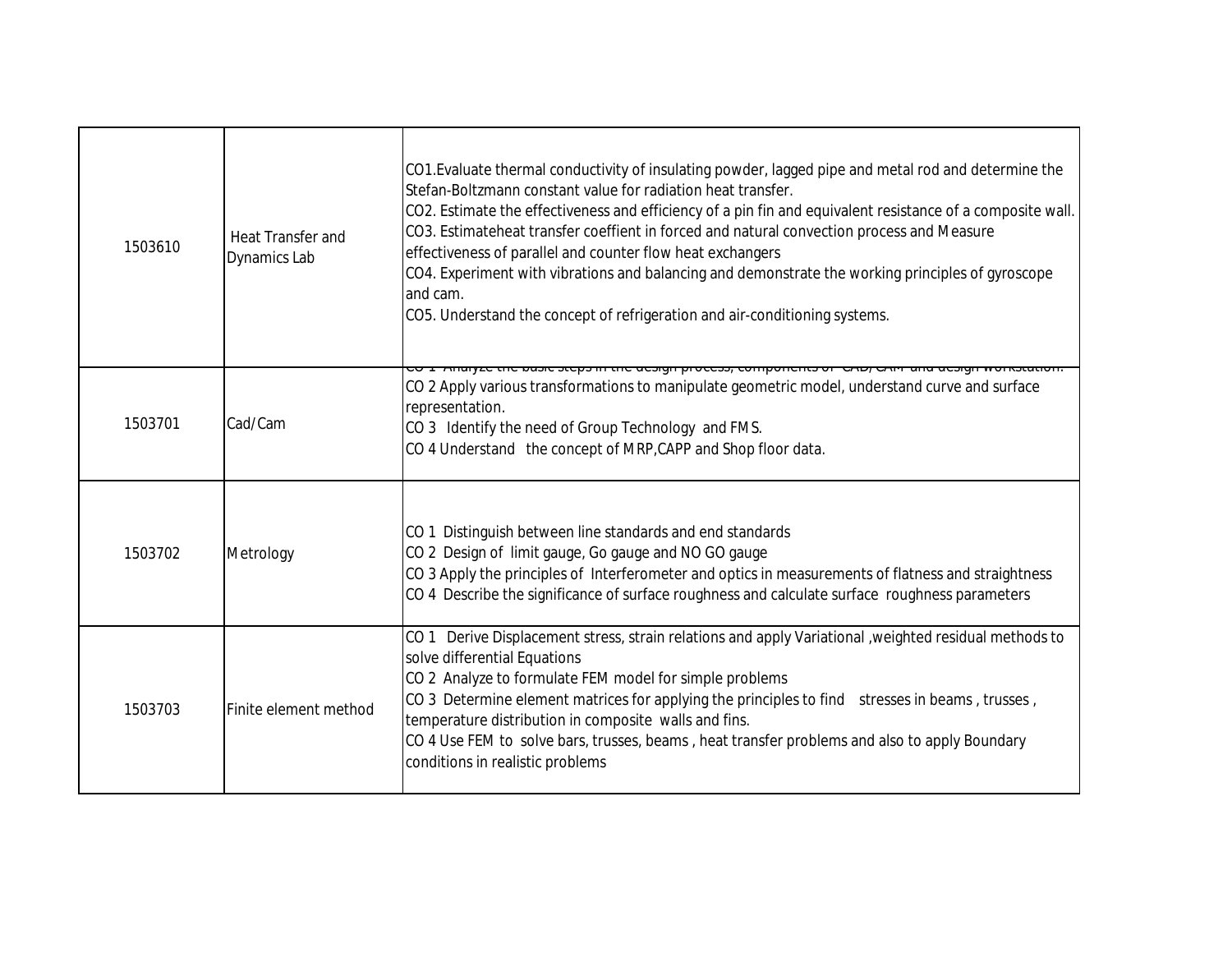| 1503704              | Instrumentation and<br>control system | CO 1 Understand various measurement systems.<br>CO 2 Describe the fundamentals of various types of transducers<br>CO 3 Analyze various measurement techniques<br>CO 4 Explain the method to analyze the stability of systems                                                                                                        |
|----------------------|---------------------------------------|-------------------------------------------------------------------------------------------------------------------------------------------------------------------------------------------------------------------------------------------------------------------------------------------------------------------------------------|
| Elective III 1503705 | Production operation<br>management    | CO 1 Design different types of production systems.<br>CO 2 Apply fore casting techniques to predict future demand.<br>CO 3 Develop the facility layout using computerized lay out techniques.<br>CO 4 Use philosophy of lean management to develop lean enterprise and understand basic concepts<br>of JIT, Six sigma control etc., |
| Elective III 1503706 | computational fluid<br>dynamics       | CO 1 Define the error using computational methods<br>CO 2 Apply numerical methods in heat transfer<br>CO 3 Discuss different techniques to solve the numerical equations<br>CO 4 Analyze the finite volume methods for applying in governing equations                                                                              |
| Elective III 1503707 | mechatronics                          | CO 1 understand the concepts of signal conditioning<br>CO 2 Describe electro mechanical drives and micro controllers<br>CO 3 Design various Programmable Logic Controllers<br>CO 4 Determine differential equations for control systems                                                                                             |
| Elective IV 1503708  | Modern manufacturing<br>methods       | CO 1 Identify the role of non-traditional machining methods<br>CO 2 Discuss the influence of various parameters affecting a UCM process<br>CO 3 Demonstrate the appropriate EDM process for given application<br>CO 4 classify the applications of Non-traditional machining processes                                              |
| Elective IV1503709   | Tool design                           | CO 1 Understand properties of different metals and non metals<br>CO 2 Able to design multipoint cutting tools<br>CO 3 Design of Die, Die construction<br>CO 4 Design various types of jigs and fixtures                                                                                                                             |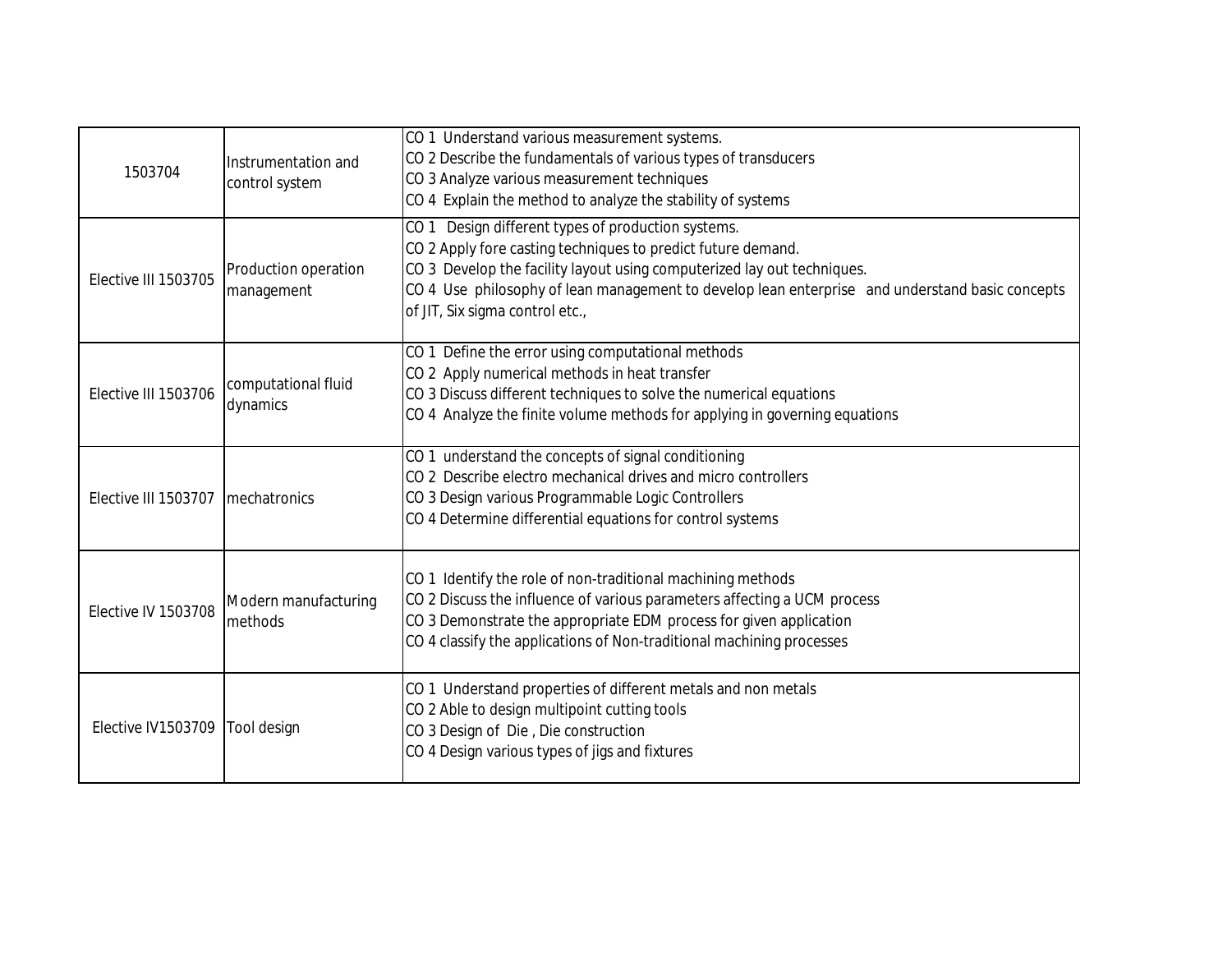| Elective IV 1503710 Rapid prototyping |                                           | CO 1 Describe various types of Rapid prototyping Techniques<br>CO 2 Understand various operations, principles and applications of Rp systems<br>CO 3 Determine various part building errors in Rapid prototyping processes<br>CO 4 Analyze 3D printer concepts and Rapid Tooling                           |
|---------------------------------------|-------------------------------------------|------------------------------------------------------------------------------------------------------------------------------------------------------------------------------------------------------------------------------------------------------------------------------------------------------------|
| 1503711                               | Instrumentation and<br>control system lab | CO 1 Ability to recall the information like displacement, temperature, speed, etc<br>CO 2 Calculate the low pressure gauges<br>CO 3 Analyze measurement of vibration amplitude of an engine test bed at various loads<br>CO 4 Discuss Rota meter, LVDT and strain gauges                                   |
| 1503712                               | cad/Cam lab                               | CO 1 Analyze structural, thermal and vibration problems using analysis software like ANSYS<br>CO 2 Design components using modeling software like AUTO CAD,<br><b>PROE</b><br>CO 3 Explain the codes of CNC Lathe and CNC milling<br>CO 4 Discuss Robot applications                                       |
| 1503801                               | Automation & robotics                     | CO1 Define automation and Describe the levels of automation<br>CO2 Explain the part transfer methods and mechanisms<br>CO3 Illustrate the D-H notation for forward kinematics<br>CO4 Classify the robot actuators and sensors                                                                              |
| 1503802                               | Renewable energy sources                  | CO 1 Define the principles of solar Radiation<br>CO 2 Understand Solar Energy collectors, Solar Energy Storage and applications<br>CO 3 Use wind Energy, Bio mass Energy, Geothermal Energy and Ocean Energy for generation of power<br>CO 4 Analyze direct energy conversion system and their application |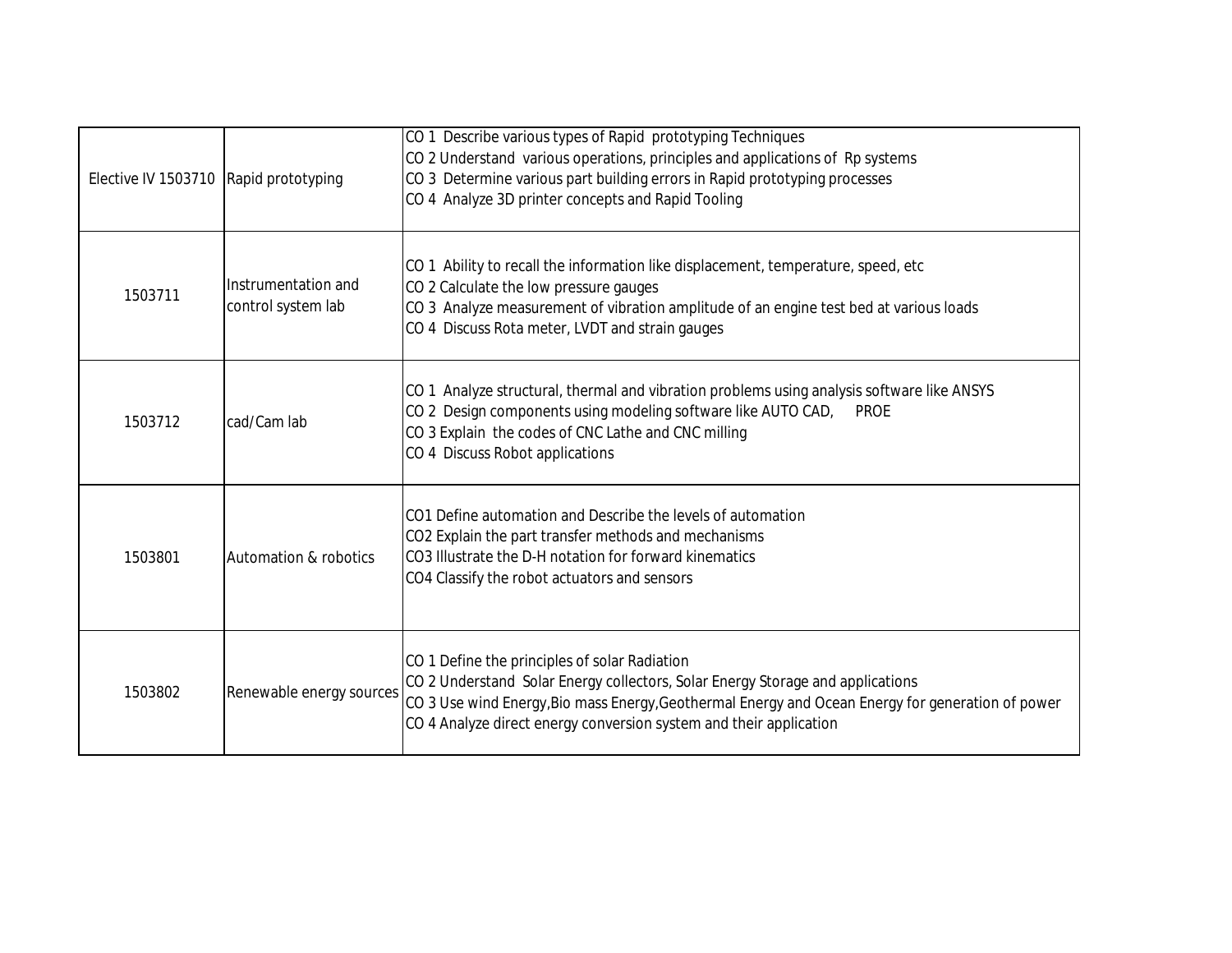| 1503803 | Gas turbines & jet<br>propulsion     | CO1 Familiarize with basic components of gas turbine<br>CO2 analyze the power cycles and performance predictions<br>CO3 understand Aircraft propulsion<br>CO4understand different types of Rocket propulsion systems and performance predictions                                                                                                                                                                                                                                                                                                                                                                                                                                                                                                                                                                                                                        |
|---------|--------------------------------------|-------------------------------------------------------------------------------------------------------------------------------------------------------------------------------------------------------------------------------------------------------------------------------------------------------------------------------------------------------------------------------------------------------------------------------------------------------------------------------------------------------------------------------------------------------------------------------------------------------------------------------------------------------------------------------------------------------------------------------------------------------------------------------------------------------------------------------------------------------------------------|
| 1503804 | Geometric modelling                  | CO1.understand to produce engineering drawings.<br>CO2 apply geometric modeling techniques<br>CO3. modeling complex curves and surfaces<br>CO4: analyze algorithms and systems for interactive 3D shape modeling, including,<br>Boolean operations, parametric modeling; lighting setup and control.                                                                                                                                                                                                                                                                                                                                                                                                                                                                                                                                                                    |
| 1503805 | Reliability in engineering<br>system | 1. Understanding different types of renewable energy sources and their utilization.<br>2. Ensures the effective employment of energy sources for their corresponding applications<br>3. Brief knowledge about Bio-Mass and their related applications                                                                                                                                                                                                                                                                                                                                                                                                                                                                                                                                                                                                                   |
| 1503806 | Industrial safety &<br>management    | unonar aruab or organizanono <sub>r</sub> managumum minoipius <sub>i</sub> oo<br>various Schools of Thought on Management, and also the various types of Organizational Structure need<br>to be followed based on size, type of organization.<br>CO2. Evaluate the qualitative and quantitative parameters for locating a plant and decide on plant<br>layouts and optimization.<br>CO3.knowledge on work study, worksimplification, standardization and improving the method of doing<br>work and also setting time standards for doing work and procedures to arrive at the standard time.<br>CO4. understand the functions of HRM, methods of PerformanceEvaluation, Wage and Incentive<br>Calculation. They will also know the Difference between Inspection & Quality Control, Statistical Quality<br>Control Techniques, TQM, BIS &ISO and also functions of HRM. |
| 1503807 | Seminar                              | CO-1. Student is expected to do an in depth study in a specialized area<br>CO-2. To learn investigation methodologies in specialized areas<br>CO-3. Evaluate and synthesize evidence in order to draw conclusions consistent with the text<br>CO-4. Have and develop presentation skills                                                                                                                                                                                                                                                                                                                                                                                                                                                                                                                                                                                |